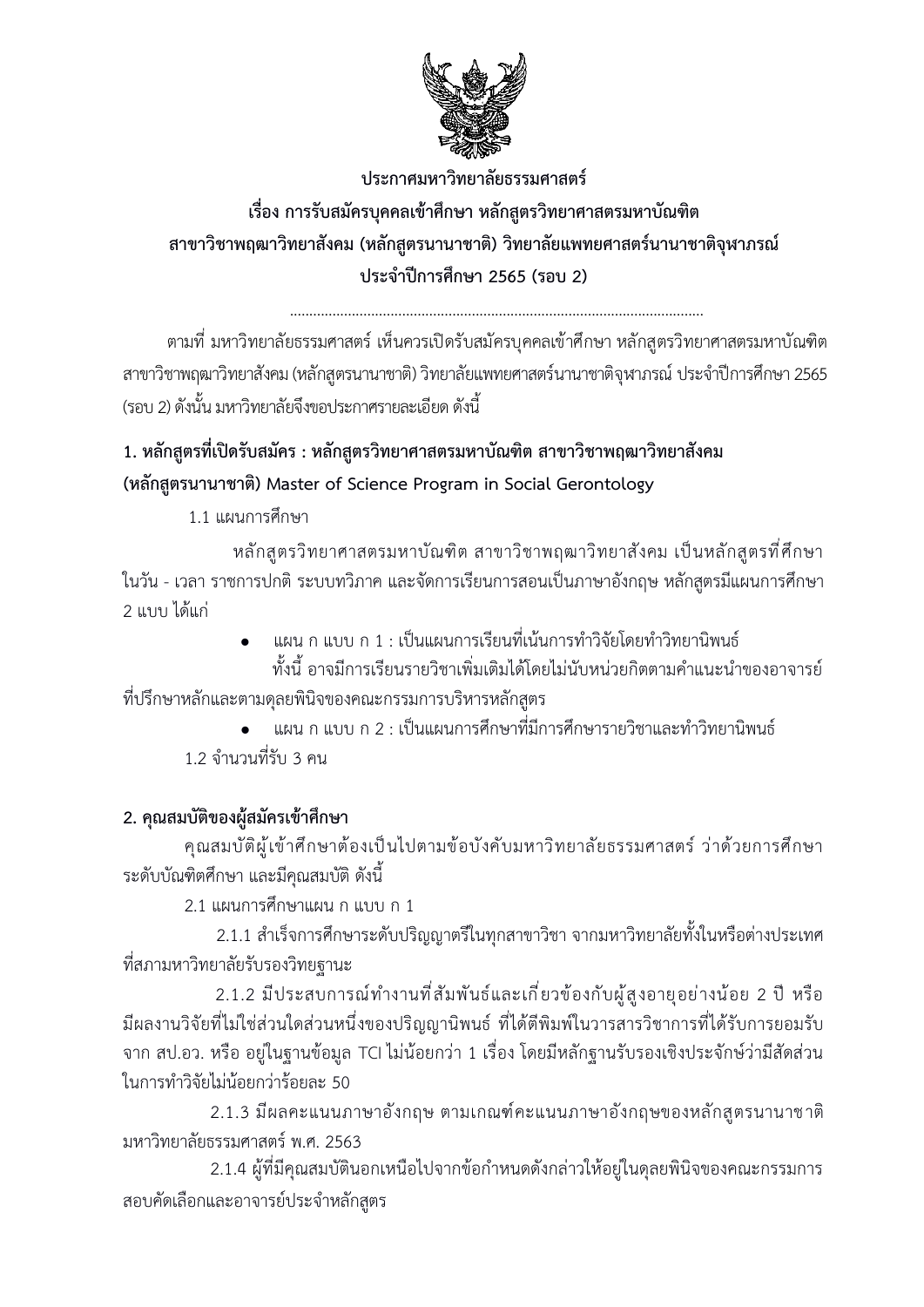2.2 แผนการศึกษาแผน ก แบบ ก 2

2.2.1 สำเร็จการศึกษาระดับปริญญาตรีในทุกสาขาวิชา จากมหาวิทยาลัยทั้งในหรือต่างประเทศ ์ที่ สภามหาวิทยาลัยรับรองวิทยฐานะ

2.2.2 มีผลคะแนนภาษาอังกฤษ ตามเกณฑ์คะแนนภาษาอังกฤษของหลักสตรนานาชาติ มหาวิทยาลัยธรรมศาสตร์ พ.ศ. 2563

2.2.3 ผู้ที่มีคุณสมบัตินอกเหนือไปจากข้อกำหนดดังกล่าวให้อยู่ในดุลยพินิจของคณะกรรมการ สอบคัดเลือกและอาจารย์ประจำหลักสตร

์ หากปรากฏในภายหลังว่าผู้สมัครขาดคุณสมบัติข้อใดข้อหนึ่งดังกล่าวข้างต้น หรือให้ข้อมูล ้อันเป็นเท็จ หรือจงใจปกปิดข้อมูล จะถูกตัดสิทธิ์มิให้เข้าศึกษาในหลักสูตรวิทยาศาสตรมหาบัณฑิต สาขาวิชาพฤฒาวิทยาสังคม (หลักสูตรนานาชาติ) แม้ว่าจะสามารถสอบคัดเลือกได้

## 3. การรับสมัคร

## ้เปิดรับสมัคร ตั้งแต่บัดนี้ – วันที่ 4 กรกฎาคม 2565

ผู้สมัครสามารถสมัครออนไลน์ ได้ที่ www.cicm.tu.ac.th

3.1 ผู้สมัครกรอกรายละเอียดในใบสมัคร

3.2 ชำระเงินค่าสมัคร 1,000 บาท ผ่านบัญชี Graduate Program-CICM TU ธนาคารไทยพาณิชย์ จำกัด (มหาชน) บัญชีกระแสรายวันเลขที่ 468-034738-9 สาขา โรงพยาบาลธรรมศาสตร์ เฉลิมพระเกียรติ มหาวิทยาลัยธรรมศาสตร์ ศูนย์รังสิต

3.3 ให้ส่งใบสมัครที่กรอกข้อมูล และหลักฐานและเอกสารประกอบการสมัครออนไลน์ ดังปรากฏตามข้อ 4 (สแกนหรือภาพถ่ายที่มีความละเอียดไม่น้อยกว่า 300 dpi) แนบเอกสารมาพร้อมกับการ ้กรอกรายละเอียดสมัครออนไลน์ <u>ภายในวันที่ 4 กรกภาคม 2565</u>

3.4 ให้นำหลักฐานตัวจริงและสำเนา 1 ชุด (ให้ผู้สมัครลงนามรับรองสำเนาถูกต้อง) ส่งทางไปรษณีย์ ้ไปยังวิทยาลัยแพทยศาสตร์นานาชาติจุฬาภรณ์ มหาวิทยาลัยธรรมศาสตร์ ศูนย์รังสิต 99 หมู่ที่ 18 ถนนพหลโยธิน ตำบลคลองหนึ่ง อำเภอคลองหลวง จังหวัดปทุมธานี รหัสไปรษณีย์ 12121 <u>ภายในวันที่ 5 กรกฎาคม 2565</u> หากล่าช้ากว่านี้ถือว่าสละสิทธิ์และไม่สามารถเรียกเงินค่าสมัครสอบคืนได้

## 4. หลัก**ฐานและเอกสารการสมั**คร

4.1 สำเนาบัตรประชาชน

4.2 สำเนาปริญญาบัตร หรือหนังสือรับรองคุณวุฒิระดับปริญญาตรีหรือปริญญาโท (สำหรับผู้ที่สำเร็จ การศึกษาแล้ว) หรือหนังสือรับรองว่ากำลังศึกษาอยู่ในปีสุดท้ายและบันทึกผลการศึกษา (สำหรับผู้ที่กำลังศึกษา)

4.3 บันทึกผลการศึกษา (Transcript) ฉบับสมบูรณ์ตลอดหลักสูตร (สำหรับผู้สำเร็จการศึกษาแล้ว)

4.4 ผลการทดสอบภาษาอังกฤษ TOEFL, TU-GET และ IELTS ตามเกณฑ์การรับเข้าศึกษาใน หลักสตรนานาชาติ ตามที่มหาวิทยาลัยกำหนด ซึ่งมีอายไม่เกิน 2 ปี ณ วันที่ยื่นใบสมัคร

กรณีนักศึกษาต่างชาติที่ใช้ภาษาทางการเป็นภาษาอังกฤษ หรือเป็นนักศึกษาที่สำเร็จการศึกษา จากหลักสตรที่สอนโดยใช้ภาษาอังกฤษในระยะเวลาที่ไม่เกิน 2 ปี นับจากวันที่สำเร็จการศึกษาถึงวันที่ ้สมัครเข้าศึกษา จะได้รับการยกเว้นไม่ต้องยื่นผลทดสอบภาษาอังกฤษ โดยต้องมีหลักฐานมาแสดงว่า เป็นผ้มีความร้ความสามารถภาษาอังกฤษเพียงพอ ได้แก่ สำเนา Transcript สำเนาใบปริญญาบัตร หรืออื่น ๆ เสนอผ่านคณะกรรมการหลักสูตร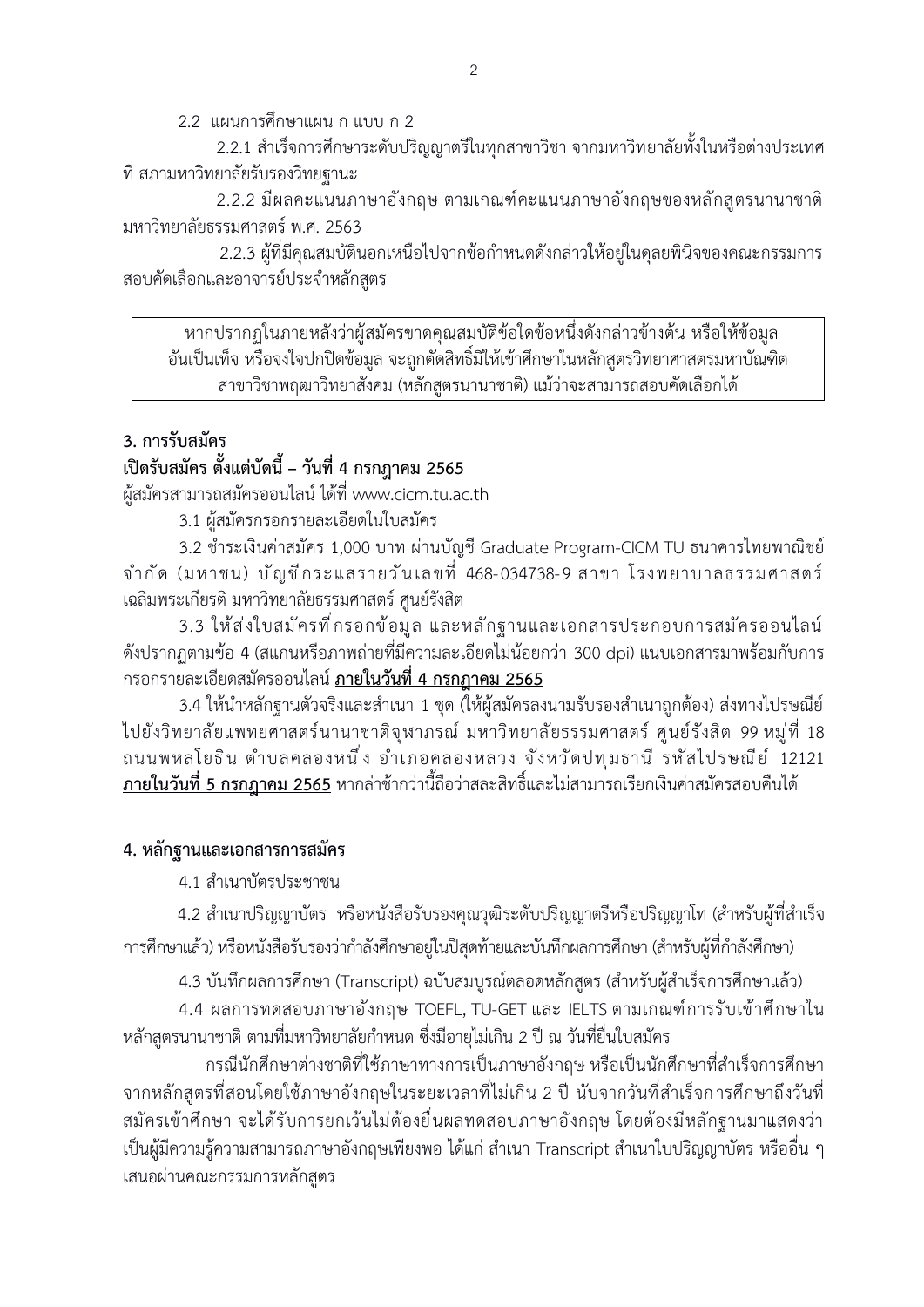4.5 เอกสารอื่น ๆ ในกรณีที่ผู้สมัครขาดหรือมีคุณสมบัติไม่ครบตามเกณฑ์ ให้กรอกคำร้อง GR-002 General Request เพื่อให้คณะกรรมการบัณฑิตศึกษา วิทยาลัยแพทยศาสตร์นานาชาติจุฬาภรณ์ พิจารณาคุณสมบัติ

## 5. การคัดเลือก/เกณฑ์การคัดเลือกผู้เข้าศึกษา

5.1 เกณฑ์การคัดเลือก

ผู้สมัครต้องผ่านการสอบข้อเขียนและการสอบสัมภาษณ์

5.2 การสอบ

5.2.1 วิชาความรู้พื้นฐาน

5.2.2 การสอบสัมภาษณ์

้ ผลการตัดสินของคณะกรรมการสอบคัดเลือกฯ ถือว่าเป็นอันสิ้นสด

# 6. ประกาศรายชื่อผู้มีสิทธิ์สอบข้อเขียนและสอบสัมภาษณ์: วันที่ 11 กรกฎาคม 2565

วิทยาลัยแพทยศาสตร์นานาชาติจุฬาภรณ์และที่ www.cicm.tu.ac.th

# 7. กำหนดการสอบข้อเขียนและสัมภาษณ์: วันที่ 20 กรกฎาคม 2565

| เวลา-วิชาที่สอบ<br>วันที่สอบ | 09.00-12.00 น.     | 13.00-16.00 น. |
|------------------------------|--------------------|----------------|
| วันที่ 20 กรกฎาคม 2565       | วิชาความรู้พื้นฐาน | ี สอบสัมภาษณ์  |

ี<br>สถานที่สอบ อาคารเรียนและปฏิบัติการรวม ชั้น 10 วิทยาลัยแพทยศาสตร์นานาชาติจุฬาภรณ์ มหาวิทยาลัยธรรมศาสตร์ ศูนย์รังสิต

# 8. การประกาศรายชื่อผู้มีสิทธิ์เข้าศึกษา: วันที่ 25 กรกฎาคม 2565

วิทยาลัยแพทยศาสตร์นานาชาติจุฬาภรณ์ มหาวิทยาลัยธรรมศาสตร์ จะประกาศรายชื่อ ผู้มีสิทธิ์เข้าศึกษา ผ่านอินเตอร์เน็ตที่ www.cicm.tu.ac.th เท่านั้น โดยสามารถตรวจสอบรายชื่อได้ตามวันที่ กำหบด

# 9. รายงานตัวเข้าศึกษา: วันที่ 29 กรกฎาคม 2565

ให้ผ้มีสิทธิ์เข้าศึกษา รายงานตัวเข้าศึกษา ณ วิทยาลัยแพทยศาสตร์นานาชาติจฬาภรณ์ มหาวิทยาลัยธรรมศาสตร์ ศนย์รังสิต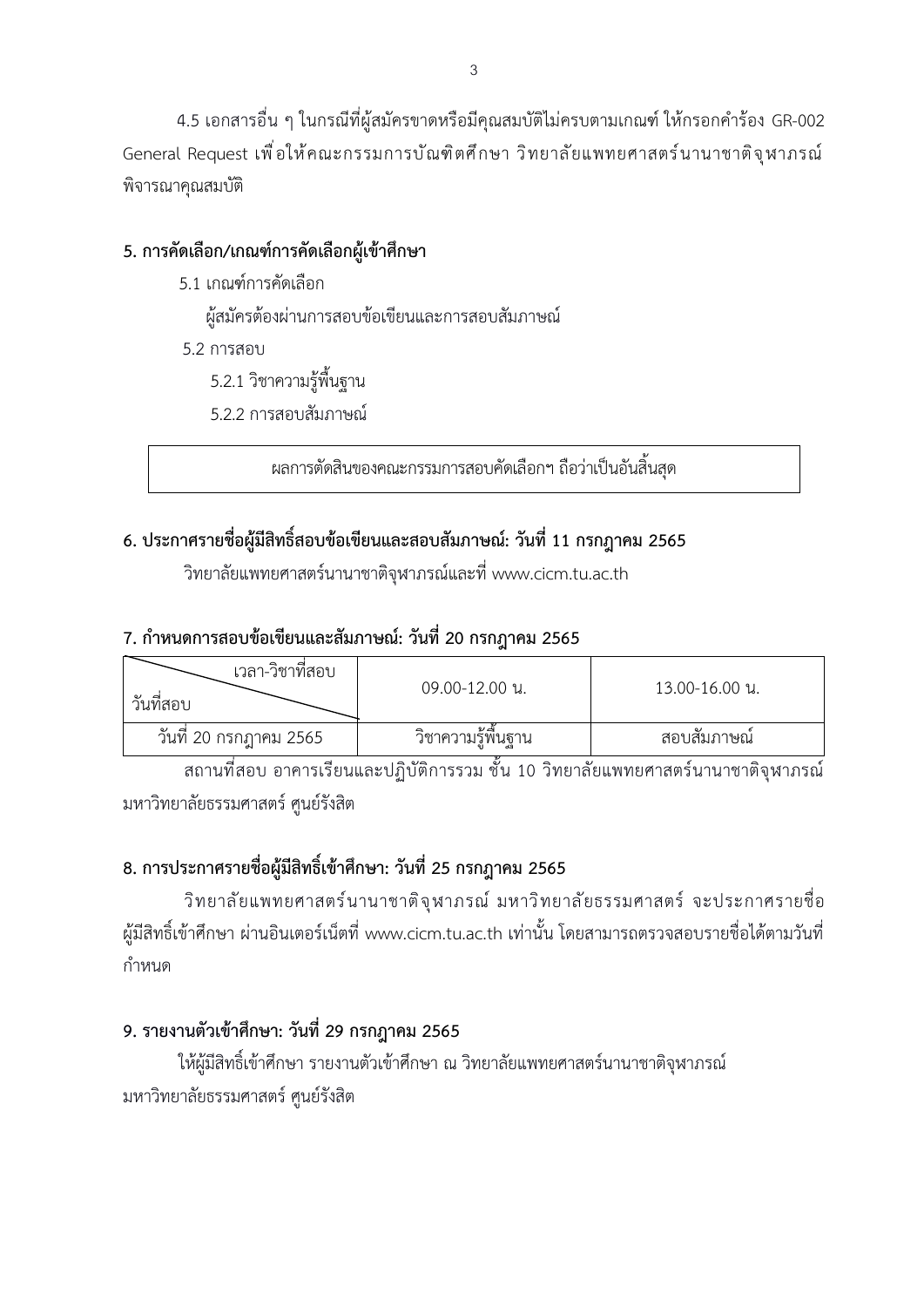### 10. การขึ้นทะเบียนเป็นนักศึกษา: แจ้งให้ทราบภายหลัง

ผู้ผ่านการคัดเลือกเข้าศึกษา จะต้องนำหลักฐานขึ้นทะเบียนเป็นนักศึกษาตามที่มหาวิทยาลัยกำหนด โดยวิทยาลัยแพทยศาสตร์นานาชาติจุฬาภรณ์ มหาวิทยาลัยธรรมศาสตร์ จะประกาศรายละเอียดกำหนด ึการต่าง ๆ ที่นักศึกษาใหม่ต้องทราบและปฏิบัติให้ทราบในภายหลัง (รายละเอียดการชำระค่าลงทะเบียน นักศึกษาตามปรากฏในเอกสารแนบท้าย)

## 11. ปฐมนิเทศนักศึกษาใหม่: แจ้งให้ทราบภายหลัง

ให้ผู้มีสิทธิ์เข้าศึกษา เข้าร่วมโครงการปฐมนิเทศ ณ วิทยาลัยแพทยศาสตร์นานาชาติจุฬาภรณ์ ้มหาวิทยาลัยธรรมศาสตร์ ศูนย์รังสิต สำหรับรายละเอียดอื่น ๆ จะแจ้งให้ทราบภายหลัง

# 12. เงื่อนไขของผู้มีสิทธิ์ขึ้นทะเบียนเป็นนักศึกษา

12.1 ผู้ที่ผ่านการรับเข้าศึกษาต้องขึ้นทะเบียนเป็นนักศึกษาตามหลักเกณฑ์และวิธีการที่ นายทะเบียนกำหนด ตัดสินภายใน 14 วัน นับแต่วันเปิดภาคการศึกษา เว้นแต่กรณีมีเหตุผลความจำเป็น ้นายทะเบียนอาจอนุญาตผ่อนผันการขึ้นทะเบียนได้ แต่ต้องไม่เกินภาคการศึกษาที่ 1 ของปีการศึกษาแรก

ผู้ผ่านการรับเข้าศึกษาโดยใช้วุฒิการศึกษาจากต่างประเทศต้องยื่นใบสำคัญแสดงวุฒิการศึกษาต่อ คณะในวันขึ้นทะเบียนเป็นนักศึกษาด้วย แต่หากยังไม่สามารถนำส่งได้นายทะเบียนอาจผ่อนผันให้นำมาส่ง ภายหลัง แต่ต้องไม่เกินภาคการศึกษาที่ 1 ของปีการศึกษาแรก

12.2 ผู้ที่ขึ้นทะเบียนนักศึกษาสังกัดหลักสูตรใดแล้วย้ายหลักสูตรมิได้ เว้นแต่จะมีเหตุผลและ ้ความจำเป็นให้นักศึกษายื่นคำร้องพร้อมแสดงเหตุผลต่อคณบดีเพื่อขออนุมัติจากคณะกรรมการประจำคณะ การขอย้ายหลักสูตรจะต้องได้รับความเห็นชอบจากคณะกรรมการประจำคณะของหลักสูตรที่ ้จะขอย้ายไปศึกษาและให้นับระยะเวลาการศึกษาตั้งแต่การศึกษาในหลักสูตรเดิมด้วย

เมื่อได้รับความเห็นชอบตามวรรคสองแล้วให้นับระยะเวลาการศึกษาตั้งแต่เป็นนักศึกษาในหลักสูตรเดิมด้วย 12.3 หากมีการตรวจพบว่าผู้ซึ่งได้ขึ้นทะเบียนเป็นนักศึกษาไม่มีคุณสมบัติหรือมีลักษณะต้องห้าม ิตามข้อบังคับฯ หรือได้ใช้เอกสารหลักฐานประกอบการขึ้นทะเบียนอันเป็นเท็จ ให้นายทะเบียนเสนอต่อ ้อธิการบดีเพิกถอนการขึ้นทะเบียนการเป็นนักศึกษาผู้นั้น หากมีกรณีตามวรรคหนึ่งปรากฏขึ้นกับผู้ที่สำเร็จ ่ การศึกษาไปแล้ว ให้อธิการบดีเสนอต่อสภามหาวิทยาลัยเพิกถอนปริญญาบัตรของผู้นั้น

ประกาศ ณ วันที่ 10 พฤษภาคม พ.ศ. 2565

Chal C.

(รองศาสตราจารย์ ดร.ชาลี เจริญลาภนพรัตน์) ผู้ช่วยอธิการบดีฝ่ายรับเข้าศึกษา ปฏิบัติการแทนอธิการบดี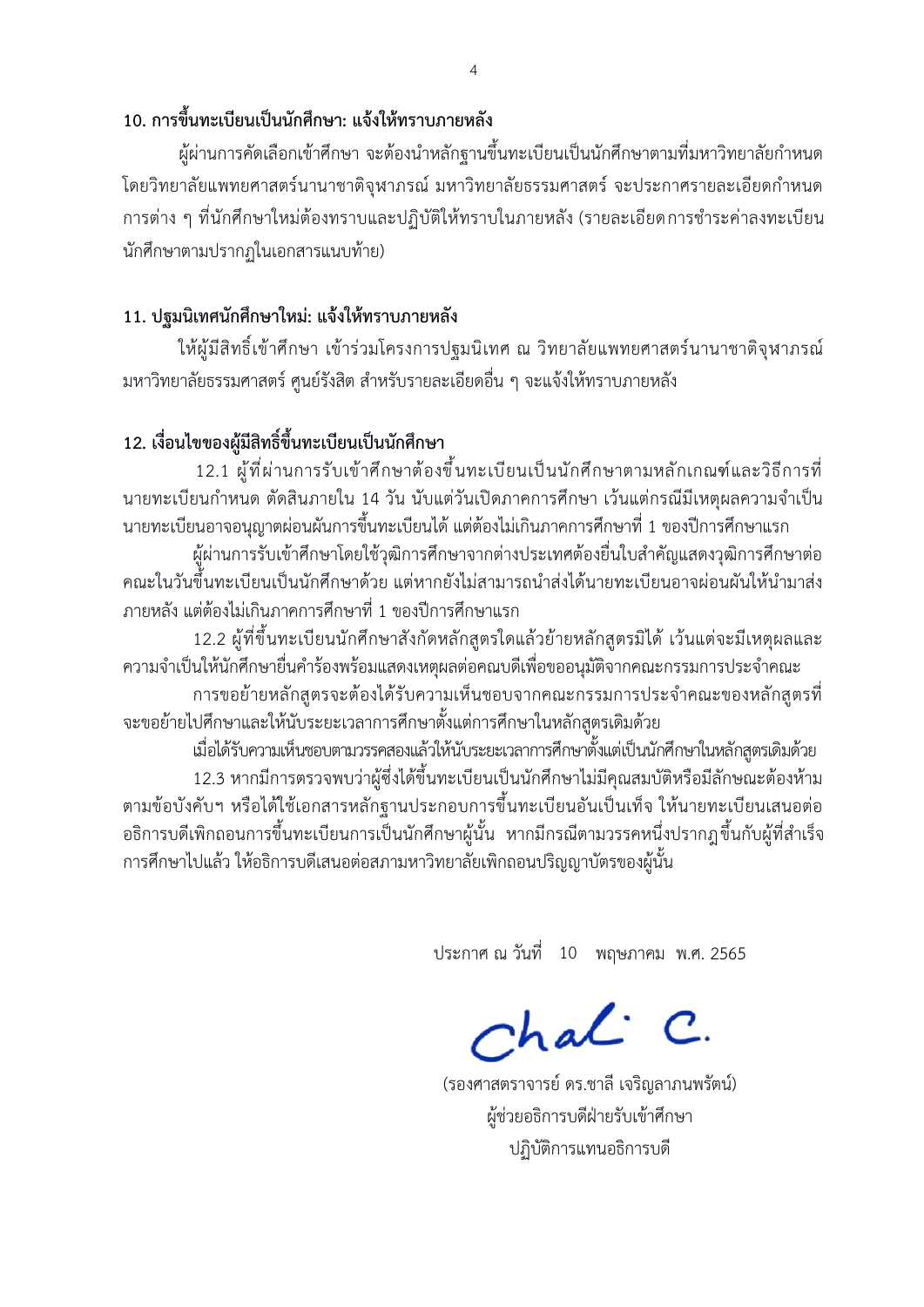| ปฏิทินการรับสมัครบุคคลเข้าศึกษา หลักสูตรวิทยาศาสตรมหาบัณฑิต                  |                                        |                                    |  |  |
|------------------------------------------------------------------------------|----------------------------------------|------------------------------------|--|--|
| สาขาวิชาพฤฒาวิทยาสังคม (หลักสูตรนานาชาติ) วิทยาลัยแพทยศาสตร์นานาชาติจุฬาภรณ์ |                                        |                                    |  |  |
| ประจำปีการศึกษา 2565 (รอบ 2)                                                 |                                        |                                    |  |  |
| รายการ                                                                       | วัน เดือน ปี                           | ิสถานที่                           |  |  |
| รับสมัครออนไลน์ และชำระ                                                      | ์ตั้งแต่บัดนี้ – วันที่ 4 กรกฎาคม 2565 | www.cicm.tu.ac.th                  |  |  |
| ค่าธรรมเนียมการสมัครสอบ                                                      |                                        | (02-564-4444 ต่อ 4494)             |  |  |
| www.cicm.tu.ac.th                                                            |                                        | วิทยาลัยแพทยศาสตร์นานาชาติจุฬาภรณ์ |  |  |
|                                                                              |                                        | มหาวิทยาลัยธรรมศาสตร์ ศูนย์รังสิต  |  |  |
| ประกาศรายชื่อผู้มีสิทธิ์สอบข้อเขียน                                          | วันที่ 11 กรกฎาคม 2565                 | www.cicm.tu.ac.th                  |  |  |
| และสอบสัมภาษณ์                                                               |                                        | (02-564-4444 ต่อ 4494)             |  |  |
|                                                                              |                                        | วิทยาลัยแพทยศาสตร์นานาชาติจุฬาภรณ์ |  |  |
|                                                                              |                                        | มหาวิทยาลัยธรรมศาสตร์ ศูนย์รังสิต  |  |  |
| สอบข้อเขียนวิชาความรู้พื้นฐาน                                                | วันที่ 20 กรกฎาคม 2565                 | วิทยาลัยแพทยศาสตร์นานาชาติจุฬาภรณ์ |  |  |
| ออนไลน์และสอบสัมภาษณ์                                                        |                                        | มหาวิทยาลัยธรรมศาสตร์ ศูนย์รังสิต  |  |  |
| ประกาศรายชื่อผู้มีสิทธิ์เข้าศึกษา                                            | วันที่ 25 กรกฎาคม 2565                 | www.cicm.tu.ac.th                  |  |  |
|                                                                              |                                        | (02-564-4444 ต่อ 4494)             |  |  |
|                                                                              |                                        | วิทยาลัยแพทยศาสตร์นานาชาติจุฬาภรณ์ |  |  |
|                                                                              |                                        | มหาวิทยาลัยธรรมศาสตร์ ศูนย์รังสิต  |  |  |
| รายงานตัวเข้าศึกษา                                                           | วันที่ 29 กรกฎาคม 2565                 | วิทยาลัยแพทยศาสตร์นานาชาติจุฬาภรณ์ |  |  |
|                                                                              |                                        | มหาวิทยาลัยธรรมศาสตร์ ศูนย์รังสิต  |  |  |
| ปฐมนิเทศนักศึกษาใหม่ /                                                       | แจ้งให้ทราบภายหลัง                     | วิทยาลัยแพทยศาสตร์นานาชาติจุฬาภรณ์ |  |  |
| เปิดภาคการเรียน                                                              |                                        | มหาวิทยาลัยธรรมศาสตร์ ศูนย์รังสิต  |  |  |

### ้การจัดเก็บค่าหน่วยกิตและค่าธรรมเนียม

หลักสูตรวิทยาศาสตรมหาบัณฑิต สาขาวิชาพฤฒาวิทยาสังคม

- $\cdot$  แบบเหมาจ่ายภาคการศึกษาปกติ สำหรับนักศึกษาไทย ภาคละ 65,000 บาท
- $\cdot$  แบบเหมาจ่ายภาคการศึกษาปกติ สำหรับนักศึกษาต่างชาติ ภาคละ 85,000 บาท

์ ทั้งนี้ ไม่รวมค่าจดทะเบียนล่าช้า ค่ารักษาสภาพนักศึกษา ค่าสมัครสอบภาษาต่างประเทศ และ ค่าบำรุงมหาวิทยาลัยสำหรับนักศึกษาต่างชาติ

## **ÿĂïëćöøć÷úąđĂĊ÷éđóĉęöđêĉöĕéšìĊę**

้งานบัณฑิตศึกษา วิทยาลัยแพทยศาสตร์นานาชาติจุฬาภรณ์ อาคารเรียนและปฏิบัติการรวม ชั้น 10 ้มหาวิทยาลัยธรรมศาสตร์ ศูนย์รังสิต 99 ม.18 ถนนพหลโยธิน อ.คลองหลวง จ.ปทุมธานี 12121 โทร. 0-2564-4444 ต่อ 4494, 061-840-7770 Email: Techno.cicm@gmail.com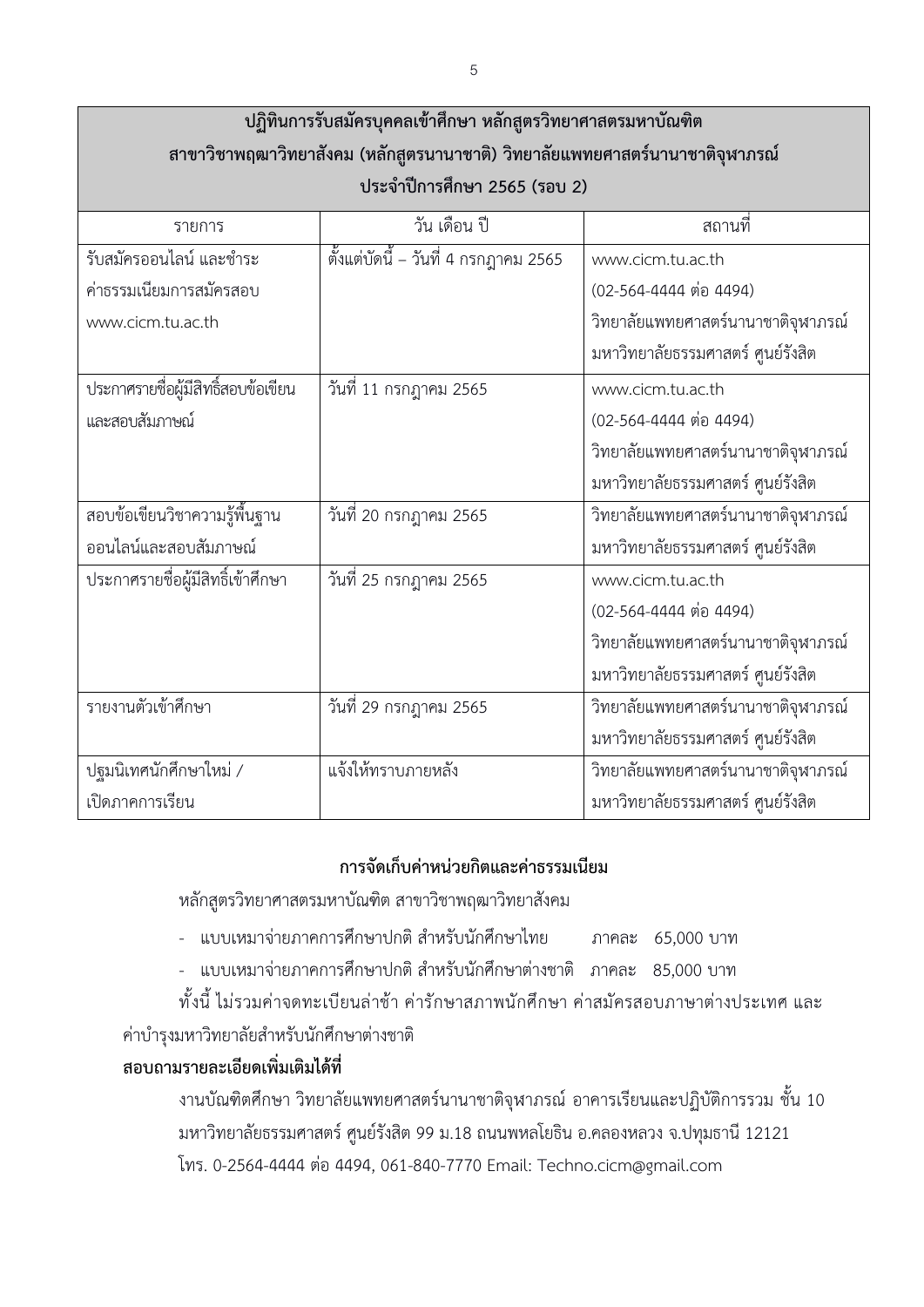

**Thammasat University Announcement Title: Application for Study in Chulabhorn International College of Medicine Master of Science in Social Gerontology (International Program) Thammasat University, Academic Year 2022 Round 2**

\_\_\_\_\_\_\_\_\_\_\_\_\_\_\_\_\_\_\_\_\_\_\_\_\_\_\_\_\_\_\_\_\_\_

**The university approved the application for study in Chulabhorn International College of Medicine, Master of Science in Social Gerontology (International Program), Graduate Studies, Thammasat University, Academic Year 2022 Round 2. Therefore, the university has announced the details as follows:** 

## **1. Program application: Master of Science Program in Social Gerontology (International Program)**

1) Study plan

Master of Science in Social Gerontology (International Program) is a program operates during working days – time, uses bilingual system, and teaches in English language. The program has 2 types of study plans as follows:

Plan A1: The research-focus plan by writing dissertation

Additional courses may be included without counting toward credit according to the recommendation of lecturers and conclusion of the program's committee.

- Plan A, Type A2: Study with courses and writing dissertation.
- 2) Number of accepted applicants: 3 persons

### **2. Requirement of applicants**

### **Applicants must follow Thammasat University Regulation regarding Graduate Studies and they must meet the following requirements:**

2.1 Study Plan A, Type A1

1) Must have completed undergraduate study from any fields from universities of domestic or abroad which are approved by Thammasat University Council.

2) Have experience in professional fields related to aged society's quality of life development for at least 2 years or have research published in academic journal approved by Office of the Higher Education Commission or published in TCI database for no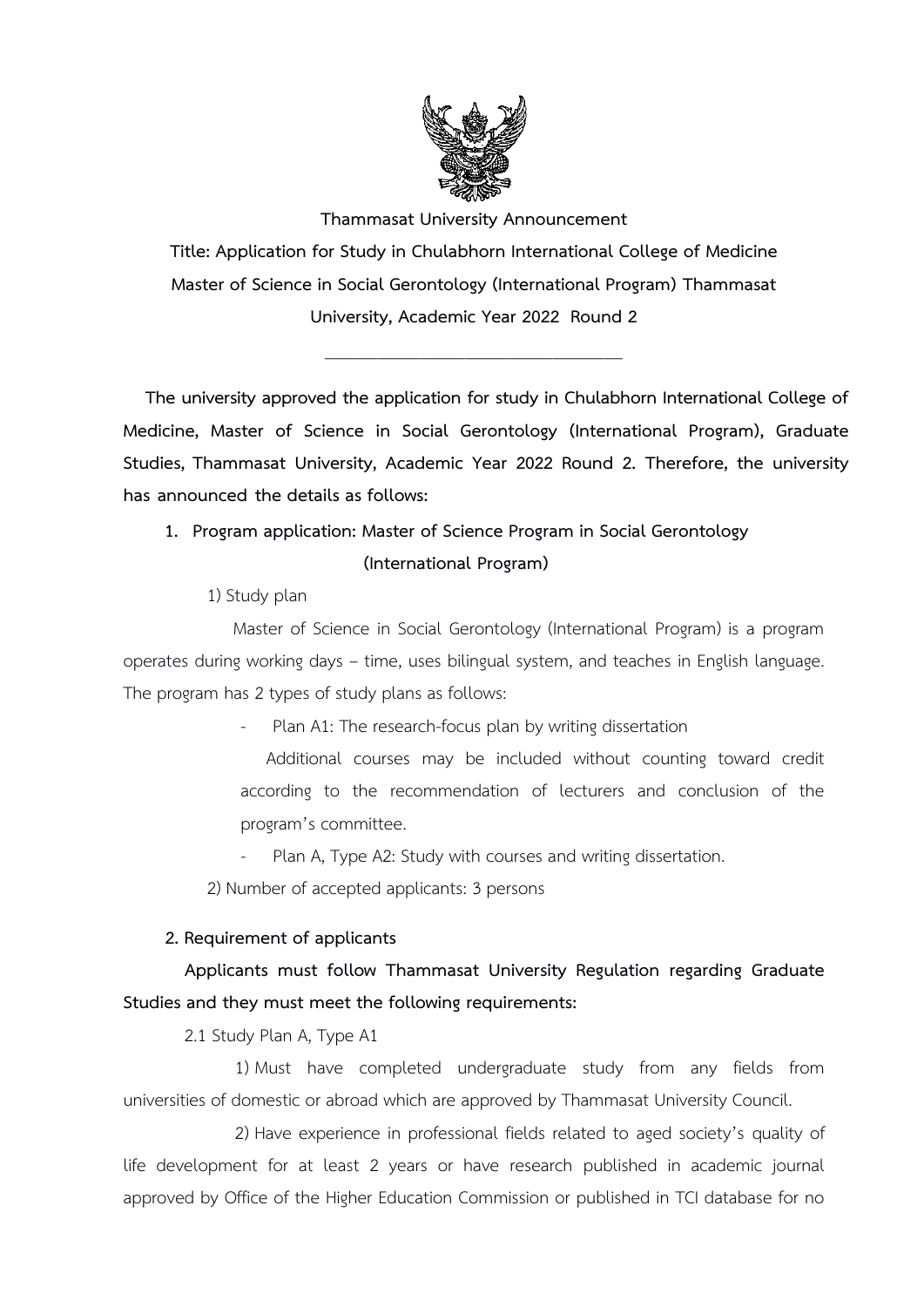less than 1 research. The research must not be a part of diploma dissertation and they must have visible evidence to support their involvement in the research for no less than percentage of 50.

3) English language scores according to the English language score criteria of the international program Thammasat University, 2020

4) Applicants with requirements other than the aforementioned requirement are under the consideration of the program's committee.

2.2 Study plan A, Type A2

1) Must have completed undergraduate study from any fields from universities of domestic or abroad which are approved by Thammasat University Council.

2) English language scores according to the English language score criteria of the international program Thammasat University, 2020

3) Applicants with requirements other than the aforementioned requirement are under the consideration of the program's committee.

If later found that the applicants do not meet one of the requirements, given fault information, or intentionally concealed information, they will be disqualified to study in Master of Science in Social Gerontology (International Program) regardless that they may passed the application test.

#### **3. Application**

#### **Open application: Now – July 4, 2022**

Steps for online application

Applicants can apply for online application at www.cicm.tu.ac.th

1) Applicants complete information on the application form.

2) Pay 1,000 baht application fee to Account: Graduate Program-CICM TU, Siam Commercial Bank PCL, current account number 468-034738-9, branch: Thammasat University Hospital, Thammasat University, Rangsit Center.

3) Send the completed application form, evidence, and supplement document for online application showed on Section 4 (scanned and took a photo of no less than 300 dpi) **July 4, 2022**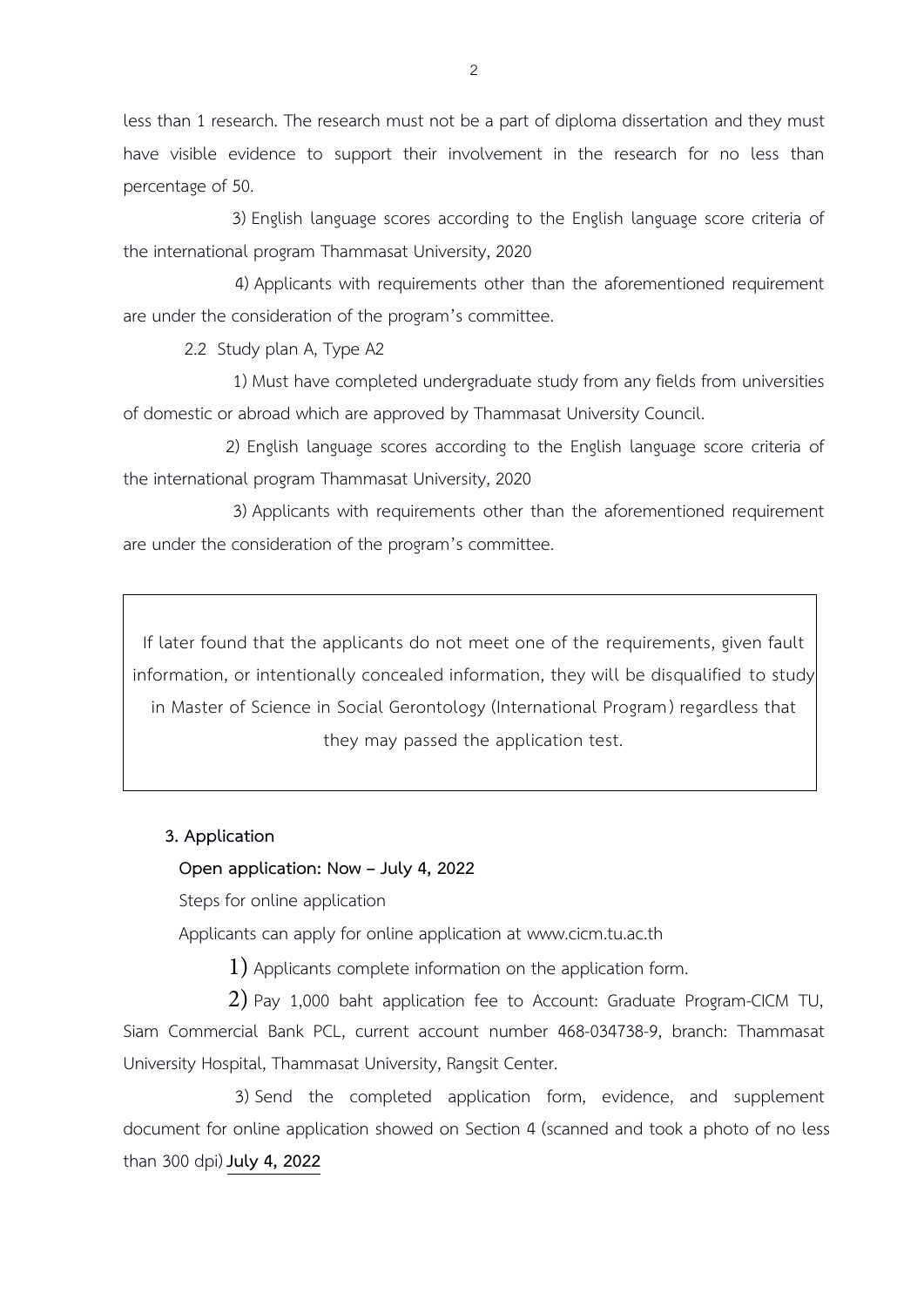4) Send original evidences and 1 photocopy of each evidence (applicants must signed certified true copy on each photocopies) via postal service to Chulabhorn International College of Medicine, Thammasat University, Rangsit Center, address: 99 Mu 18, Paholyothin Road, Klong Nueng, Klong Luang, Pathum Thani, Postal Code 12121, **before July 5, 2022.** If the evidence were sent later than the stated date, their right to study will be waived and application fee cannot be reimbursed.

#### **4. Evidence and Document for Application**

1) Copy of National ID Card.

2)Copy of diploma, bachelor degree or master degree certificate (for those who completed their study), or a letter confirms their last year study status with transcript (for those who are currently study).

3) A complete Transcript (for those who completed their study).

4) English language test results of TOEFL, TU-GET, or IELTS according to international program requirement set by the university. The test results must not exceed 2 years from the date of sending the application form.

In case of foreign students who use English language as their official language or students who completed their study from programs that are taught in English within 2 years form the date of study application, they will be excepted from submitting their English language test results by presenting evidence that demonstrate their English language ability, such as a copy of Transcript, a copy of diploma, or other types of evidence and present it to the program's committee.

5) Other types of documents: if applicants lack or do not meet the aforementioned requirements, they must submit GR-002 General Request Form for requirement consideration from the committee of Graduate Studies, Chulabhorn International College of Medicine.

#### **5. Selection/Selection Requirement to Study**

5.1 Selection requirement

Applicants must pass the writing examination and the interview.

- 5.2 Examination
	- 1) General knowledge subjects
	- 2) Interview

3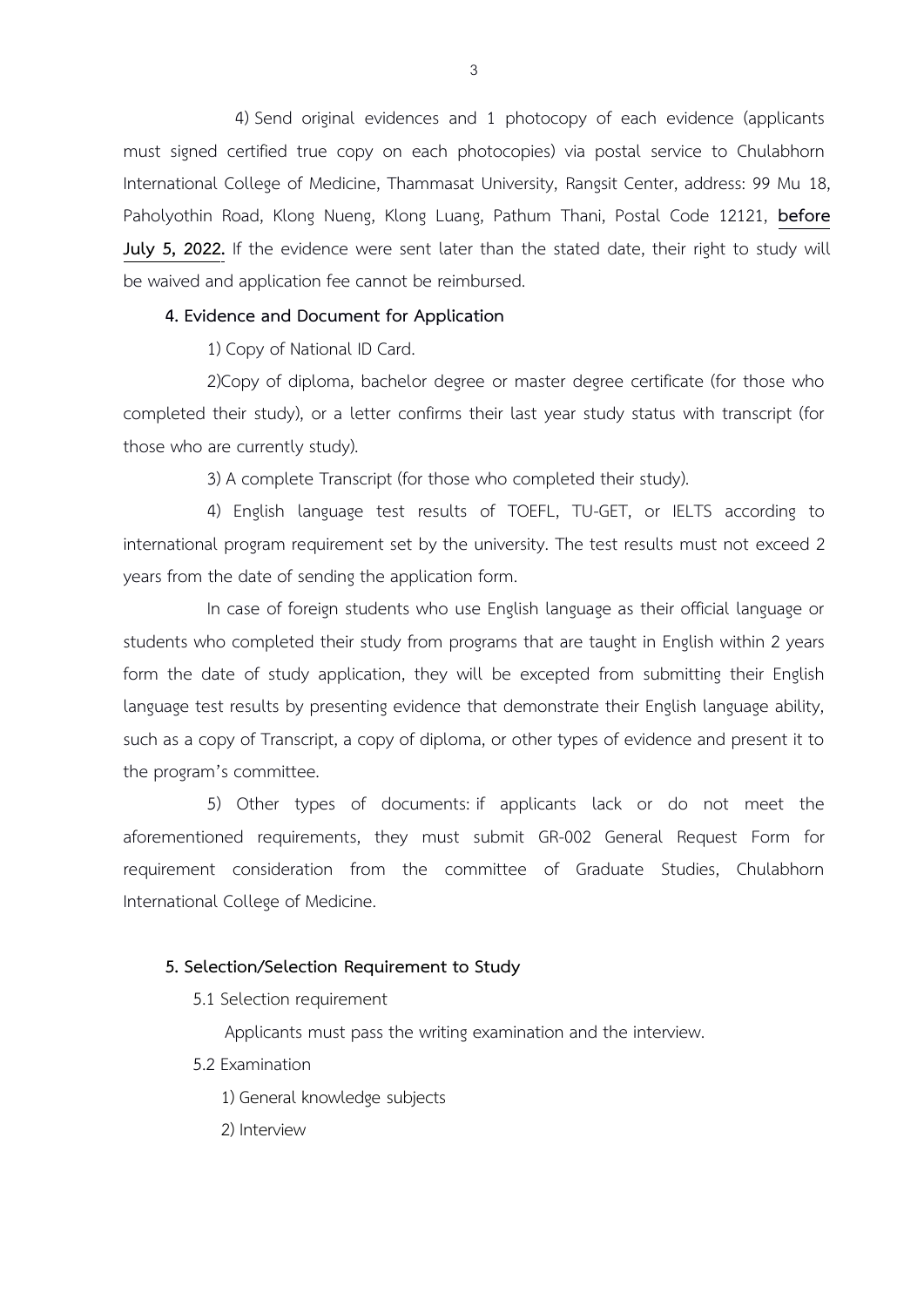The decision of admission committee is final.

#### **6. Announcement for Eligible Candidates for Examination: July 11, 2022**

Chulabhorn International College of Medicine and at [www.cicm.tu.ac.th](http://www.cicm.tu.ac.th/)

**7. Examination and Interview Date: July 20, 2022** 

| Time-Subject<br><b>Examination Date</b> | 09.00-12.00 hr.            | 13.00-16.00 hr. |
|-----------------------------------------|----------------------------|-----------------|
| July 20, 2022                           | General Knowledge Subjects | Interview       |

#### **8. Announcement for Eligible Candidates for Study: July 25, 2022**

Chulabhorn International College of Medicine, Thammasat University, will announce the list of eligible candidates on [www.cicm.tu.ac.th](http://www.cicm.tu.ac.th/) only. They may check their names on the stated date.

#### **9. Reporting for Study: July 29, 2022**

Eligible candidates for study must report themselves at Chulabhorn International College of Medicine, Thammasat University (Rangsit Center).

#### **10. Student Registration: Will be informed later**

Eligible candidates for study must bring evidence for student registration according to the university requirement. Chulabhorn International College of Medicine, Thammasat University, will announce various details for new students to follow later (details on paying the student registration fee are as follows on the attached document).

#### **11. New Student Orientation: Will be informed later**

Eligible candidates for study must join the Orientation Project at Chulabhorn International College of Medicine, Thammasat University (Rangsit Center). Other details will be announced later.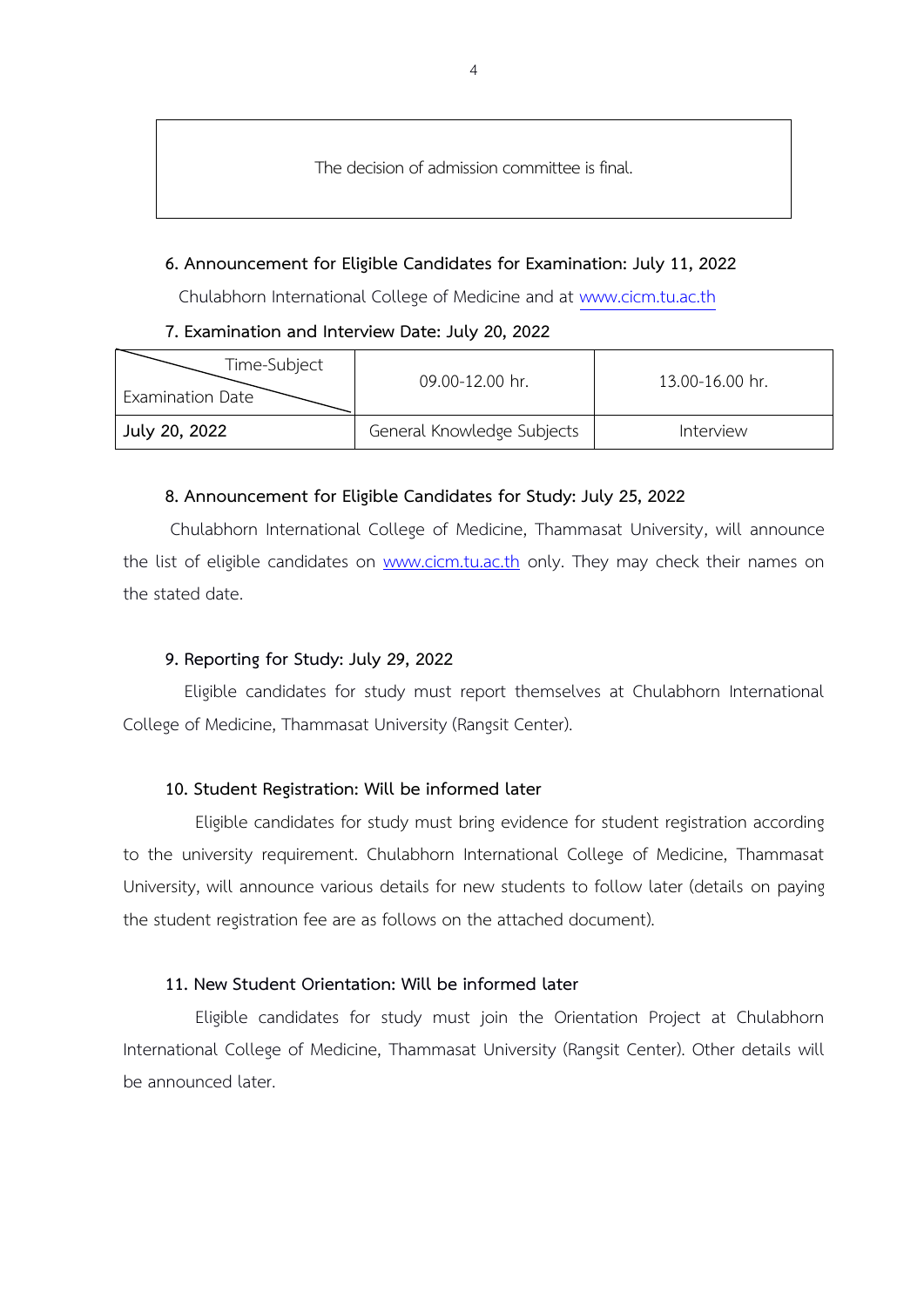#### **12. Conditions for Eligible Candidates for Student Registration**

1. Eligible candidates must register as students according to regulations and methods indicated by the registrars within 14 days from the first day of semester, except when deemed necessary by the registrars who may allow the delay for registration, but it must be within the  $1<sup>st</sup>$  academic year of first semester.

2. Those who already registered as students cannot transfer their status to another program, except when necessary in which the students must file an application form explaining the reason to the dean for approval from the faculty's committee of the program.

The program transfer must receive the approval from the faculty's committee of the program to transfer their study and include the length of study from the original program.

After receiving approval according to the second paragraph, they must include the length of study from the from the original program.

3. If later found that those who registered as students do not meet the requirements, have a forbidden characteristic from Section 22, or used false evidence for student registration, the registrars will report the case to the Rector to revoke the student registration of those students. If the same case in the first paragraph happens to those who were already completed their study, the Rector will report the case to Thammasat University Council to revoke the diploma of those students.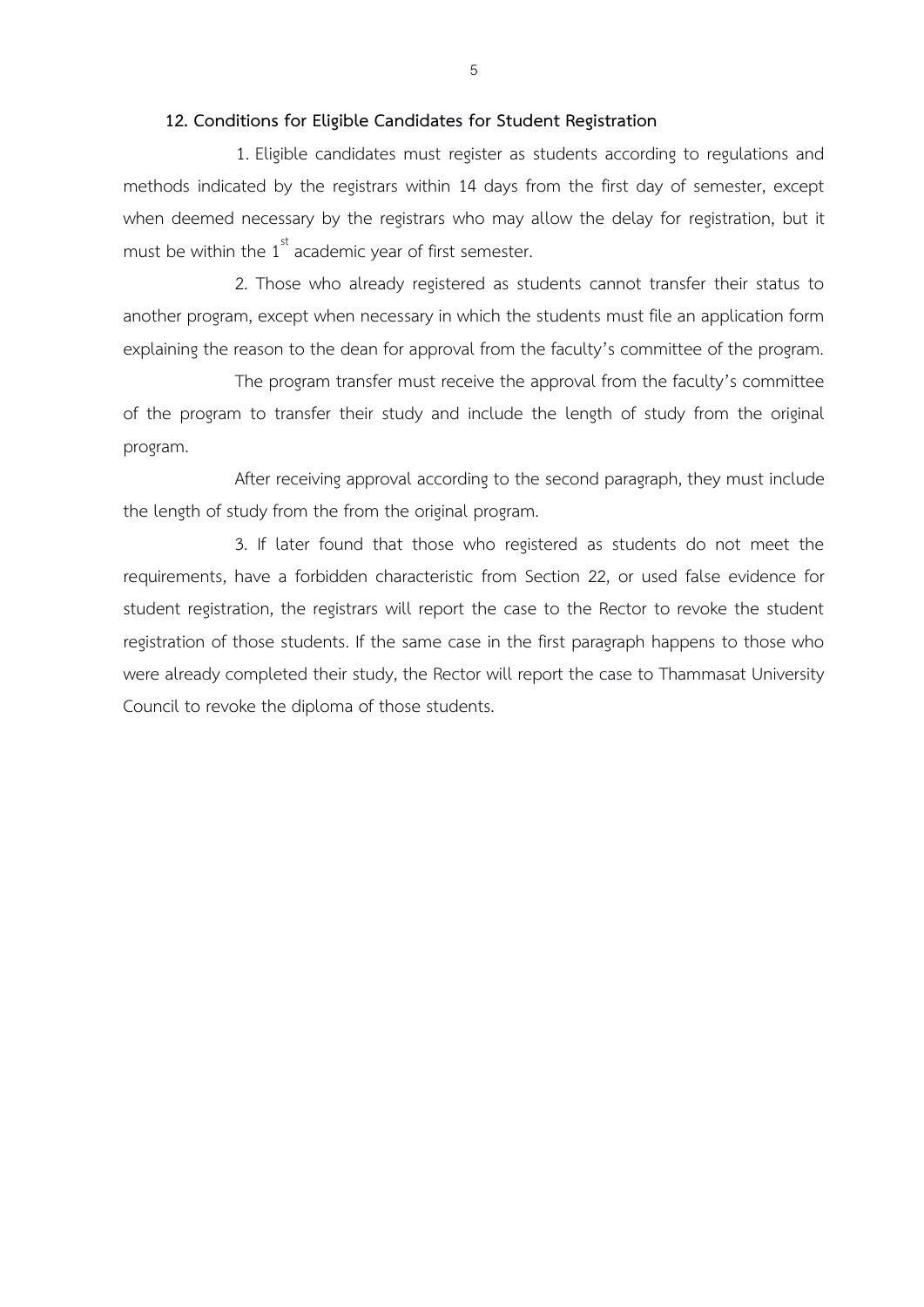| Schedule for Applicant for Study Selection in Chulabhorn International College of Medicine Master of<br><b>Sciences in Social Gerontology (International Program)</b> |                        |                                       |  |  |
|-----------------------------------------------------------------------------------------------------------------------------------------------------------------------|------------------------|---------------------------------------|--|--|
| Graduate Studies, Thammasat University, Academic year 2022 Round 2                                                                                                    |                        |                                       |  |  |
| Details                                                                                                                                                               | Date                   | Location                              |  |  |
| Online application and pay                                                                                                                                            |                        | www.cicm.tu.ac.th                     |  |  |
| application fee.                                                                                                                                                      | Now - $4$ July 2022    | (02-564-4444 ext. 4494)               |  |  |
| www.cicm.tu.ac.th                                                                                                                                                     |                        | Chulabhorn International College of   |  |  |
|                                                                                                                                                                       |                        | Medicine,                             |  |  |
|                                                                                                                                                                       |                        | Thammasat University (Rangsit Center) |  |  |
|                                                                                                                                                                       |                        | www.cicm.tu.ac.th                     |  |  |
| Announcement for Eligible                                                                                                                                             | 11 July 2022           | (02-564-4444 ext. 4494)               |  |  |
| Candidates for Writing                                                                                                                                                |                        | Chulabhorn International College of   |  |  |
| Examination on General                                                                                                                                                |                        | Medicine,                             |  |  |
| Knowledge Subjects and                                                                                                                                                |                        | Thammasat University (Rangsit Center) |  |  |
| Interview                                                                                                                                                             |                        |                                       |  |  |
|                                                                                                                                                                       |                        |                                       |  |  |
| Writing Examination on General                                                                                                                                        | 20 July 2022           | Chulabhorn International College of   |  |  |
| Knowledge<br>Subjects<br>and                                                                                                                                          |                        | Medicine,                             |  |  |
| Interview                                                                                                                                                             |                        | Thammasat University (Rangsit Center) |  |  |
|                                                                                                                                                                       |                        | www.cicm.tu.ac.th                     |  |  |
| Announcement for Eligible                                                                                                                                             | 25 July 2022           | (02-564-4444 ext. 4494)               |  |  |
| Candidates for Study                                                                                                                                                  |                        | Chulabhorn International College of   |  |  |
|                                                                                                                                                                       |                        | Medicine,                             |  |  |
|                                                                                                                                                                       |                        | Thammasat University (Rangsit Center) |  |  |
| Reporting for Study                                                                                                                                                   | 29 July 2022           | Chulabhorn International College of   |  |  |
|                                                                                                                                                                       |                        | Medicine,                             |  |  |
|                                                                                                                                                                       |                        | Thammasat University (Rangsit Center) |  |  |
| New Student Orientation                                                                                                                                               | Will be informed later | Chulabhorn International College of   |  |  |
|                                                                                                                                                                       |                        | Medicine,                             |  |  |
|                                                                                                                                                                       |                        | Thammasat University (Rangsit Center) |  |  |
| Semester Open                                                                                                                                                         | Will be informed later | Chulabhorn International College of   |  |  |
|                                                                                                                                                                       |                        | Medicine,                             |  |  |
|                                                                                                                                                                       |                        | Thammasat University (Rangsit Center) |  |  |